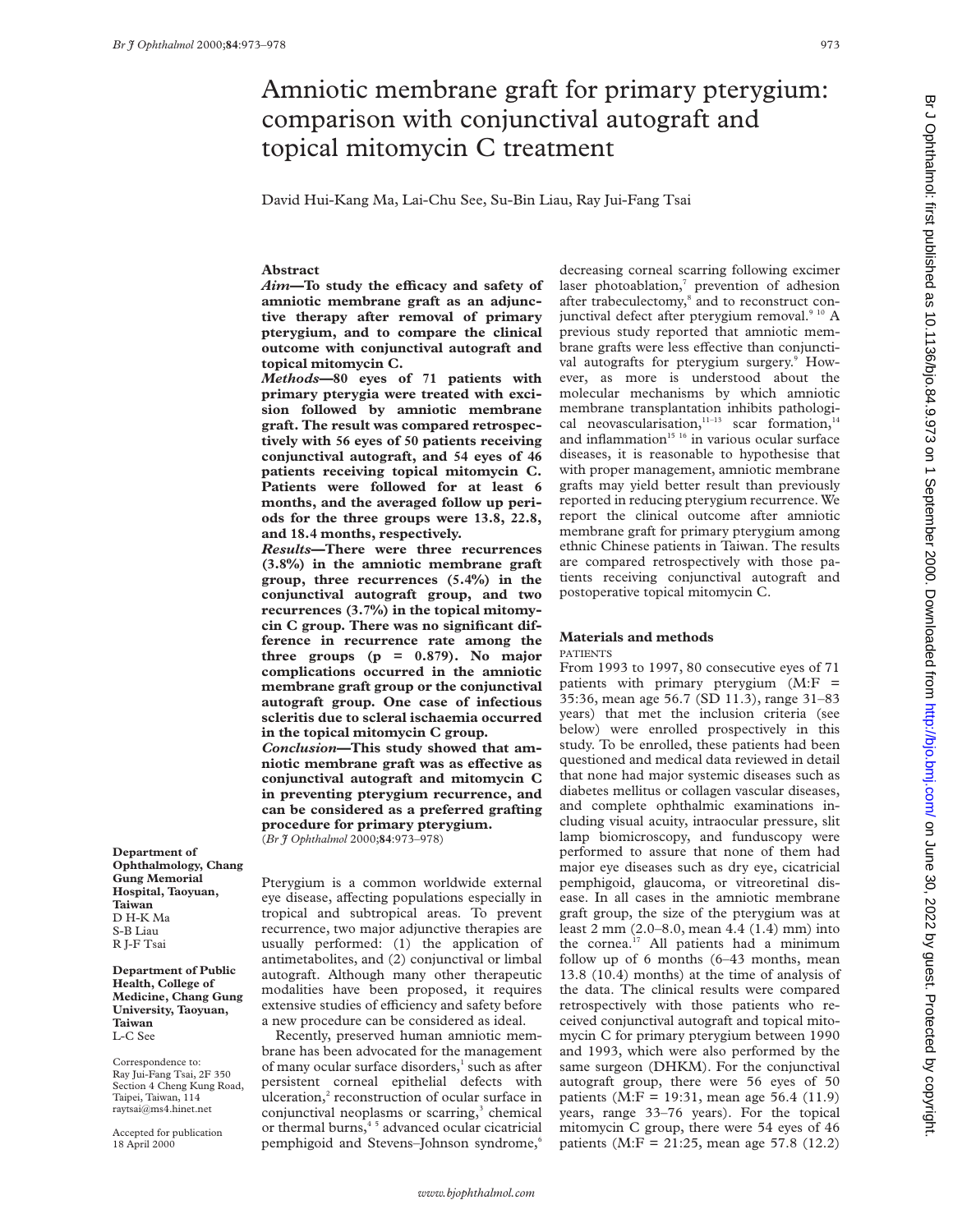*Table 1 Comparison of patients' demographic data among amniotic membrane graft group, conjunctival autograft group, and topical mitomycin C group*

|                                         | Amniotic<br>membrane graft | Conjunctival<br>autograft  | Topical<br>mitomycin C     | p Value |
|-----------------------------------------|----------------------------|----------------------------|----------------------------|---------|
| No (eye) of patients                    | 71 (80)                    | 50 (56)                    | 46(54)                     |         |
| Sex (M:F)                               | 35:36                      | 19:31                      | 21:25                      | 0.466   |
| Mean age (years) (SD)<br>(range)        | 56.7(11.3)<br>$(31 - 83)$  | 56.4 (11.9)<br>$(33 - 76)$ | 57.8 (12.2)<br>$(39 - 91)$ | 0.836   |
| Laterality $(R:L)$                      | 39:41                      | 19:37                      | 23:31                      | 0.350   |
| Mean follow up (months) (SD)<br>(range) | 13.8 (10.4)<br>$(6 - 43)$  | 22.8 (18.2)<br>$(6 - 50)$  | 18.4 (18.3)<br>$(6 - 76)$  | 0.004   |

years, range 39–91 years). The age and sex distribution of both groups were similar to those in the amniotic membrane graft group (Table 1). The mean follow up period for the conjunctival autograft group was 22.8 (18.2) months (6–50 months), and that for topical mitomycin C group was 18.4 (18.3) months (6–76 months).

## **Surgical procedures**

## AMNIOTIC MEMBRANE PREPARATION

The approval for the use of cryopreserved human amniotic membrane for the pterygium operation was obtained from the committee of medical ethics and human experiment of Chang Gung Memorial Hospital, Taoyuan, Taiwan. Isolation and preservation of human amniotic membrane obtained following a caesarean section have been described previously.2 9 Briefly, after thorough washing in normal saline, amniotic membrane was cut into about  $3 \times 3$  cm pieces and put into vials containing 1:1 mixture of Dulbecco's modified Eagle's Medium (DMEM; Sigma, St Louis, MO, USA) and sterilised glycerol, and then was preserved in a refrigerator at −70°C until use. The membranes were kept frozen for 2–3 months before use. According to the rate of consumption, the duration of cryopreservation ranged from 2 to 6 months. Upon use, the membrane was thawed and soaked in normal saline containing gentamicin (3 mg/ml) for at least 3 minutes, and the jelly-like material over the stromal side was meticulously removed. During the study period, a total of four amniotic membranes were used.

## PTERYGIUM EXCISION

Before surgery, written informed consent for the procedure was obtained from each patient. All of the surgeries were performed by the same surgeon (DHKM). Subconjunctival anaesthesia with 4% lignocaine (Xylocaine) containing 1:10 000 adrenaline (epinephrine) was used for most patients. Peribulbar anaesthesia was reserved for those patients who could not cooperate. For nasal pterygia, the patients were asked to look temporally. The head of pterygium was first separated at the limbus and dissected towards the central cornea with a spring scissors. After excising the head and most of the body of the pterygium, subconjunctival Tenon's tissue was separated from overlying conjunctiva, undermined, and excised extensively upward and downward towards the fornices, and medially towards but not reaching the caruncle. Caution was taken not to damage the medial rectus muscle. Cautery was

applied to bleeders. The conjunctiva above and below the pterygium was trimmed to create a rectangular area of bare sclera. Residual fibrovascular tissue over the cornea was removed either by toothed forceps or by gentle scrapping with a No 15 Baird-Parker blade.

## AMNIOTIC MEMBRANE GRAFT

A rectangular conjunctival defect of approximately  $5 \times 7$  to  $6 \times 8$  mm or even larger was created. This bare scleral area was then covered with amniotic membrane, which was oriented with basement membrane side up. The amniotic membrane was sutured through the episcleral tissue to the edge of conjunctiva along the bare sclera border with seven to eight interrupted stitches of 8-0 Vicryl suture.

## CONJUNCTIVAL AUTOGRAFT

The technique of conjunctival autograft has been described previously.<sup>18-21</sup> A conjunctival graft matching the bare sclera was harvested from superotemporal bulbar conjunctiva 3 mm from the limbus. The donor site was later closed with a continuous suture of 8-0 Vicryl. The graft was then sutured to bare sclera with interrupted 8-0 Vicryl as mentioned above.

#### TOPICAL MITOMYCIN C

After removal of the pterygium and Tenon's tissue, the adjacent conjunctiva was fixed to the upper and lower corner of bare sclera with 8-0 Vicryl. Mitomycin C solution 0.02% made by resuspending mitomycin C powder (Kyowa Hakko Kogyo Co, Tokyo, Japan; 2 mg/vial) with 10 ml of Tear Naturale (Alcon-Couvreur, Puurs, Belgium) was applied three times daily for 1 week. The patients were cautioned that they should not use the eye drop more frequently, and the drug should be discarded after 1 week.

#### POSTOPERATIVE FOLLOW UP

Postoperatively, Maxitrol ointment (Alcon) twice daily to four times daily with oral indomethacin 25 mg and antacid four times daily were given, and if there was excessive irritation from the stitches, lubricants such as Tear Naturale or Balanced Salt Solution (Alcon) were given. Patients were examined at 1 week, and most of the stitches were removed at 2 weeks. Thereafter, the eye drops were changed to 0.1% fluorometholone (Ciba Vision, Hettlingen, Switzerland) four times daily then decreased to twice daily 1 month later, and then changed to 0.02% fluorometholone (Santen, Osaka, Japan) four times daily to twice daily for 3 months. Patients were followed monthly from the first month to the fourth month, then bimonthly from the fourth month to 1 year. Thereafter, regular follow ups at 3 month interval were encouraged. External ocular photographs were taken preoperatively, postoperatively at 1 month, and every 3 months. Complications such as pyogenic granuloma, inclusion cyst, or scleral thinning were recorded. Recurrence was defined as any fibrovascular growth beyond the limbus onto the cornea, and was assessed by another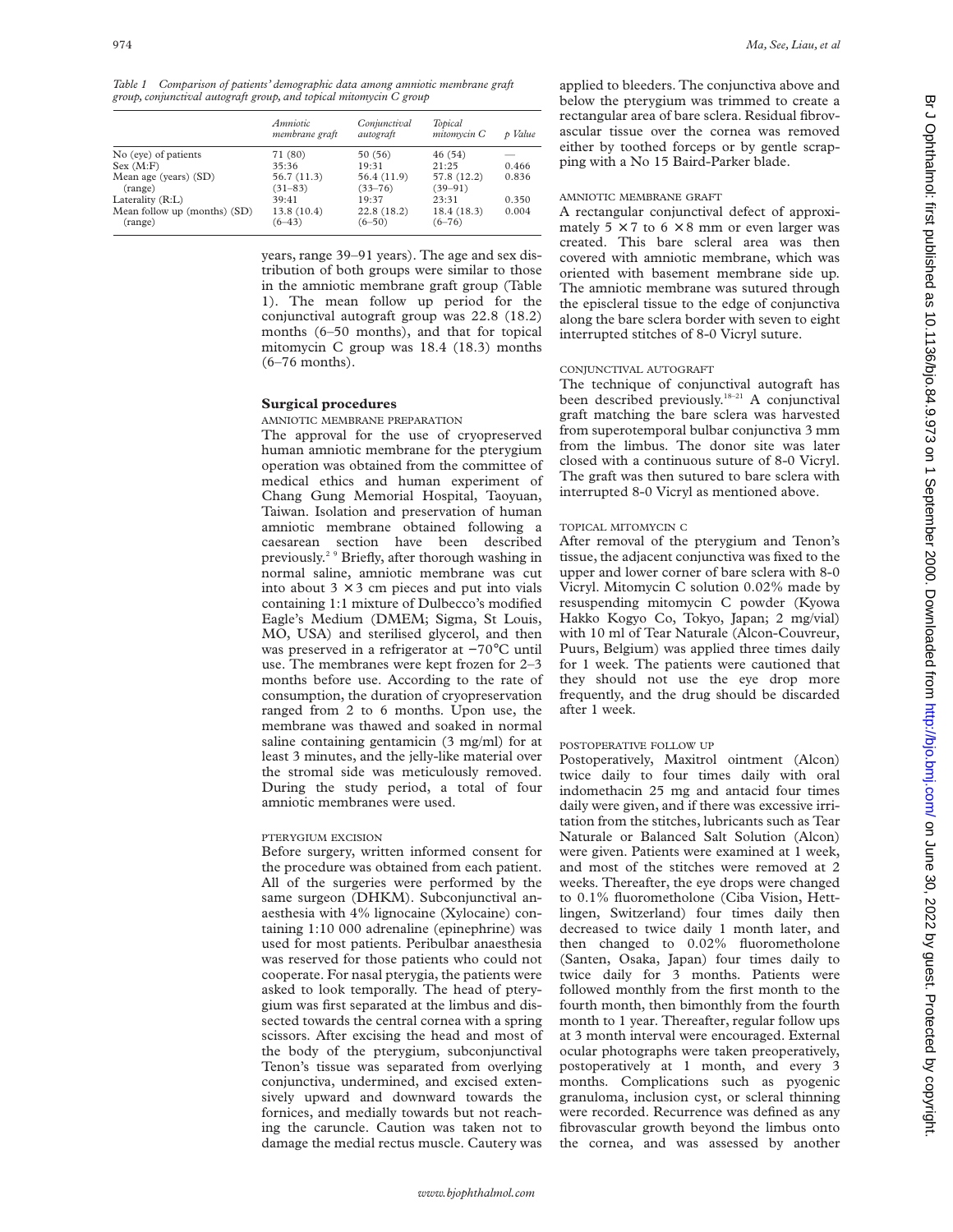*Table 2 Comparison of cumulative non-recurrence rate among amniotic membrane graft group, conjunctival autograft group, and topical mitomycin C group*

|                                                                          |                                                 | Cumulative non-recurrence rate (%) |                         |                         |         |
|--------------------------------------------------------------------------|-------------------------------------------------|------------------------------------|-------------------------|-------------------------|---------|
|                                                                          | $No$ $(\%)$ of<br>recurrences                   | 6 months                           | 1 vear                  | 2 years                 | p Value |
| Amniotic membrane graft<br>Conjunctival autograft<br>Topical mitomycin C | $3/80$ $(3.8\%)$<br>$3/56(5.4\%)$<br>2/54(3.7%) | 100%<br>96.4%<br>98.2%             | 97.7%<br>93.4%<br>94.6% | 90.0%<br>93.4%<br>94.6% | 0.937   |



*Figure 1 Kaplan–Meier survival curve of recurrence after pterygium excision followed by amniotic membrane graft, conjunctival autograft, and topical mitomycin C treatment.*

observer (SBL) by slit lamp examination or by postoperative photographs.

As the recurrence rate of pterygium excision without any adjunctive therapy is unacceptably high, for ethical reasons, we did not use a control group without any adjunctive treatment. $22 23$  Comparative data from the literatures were used.

#### STATISTIC ANALYSIS

Eyes rather than people were used as an unit for statistical analysis, because there were only a small number (13.8%) of patients who had both eyes operated. Data were presented as mean (SD) or frequency (%). The  $\chi^2$  test was done to compare categorical data among the three groups. One way analysis of variance (ANOVA) was used to compare continuous data among the three groups. Scheffe's multiple comparison was applied for those with significant findings in one way ANOVA. Recurrence rate was computed using the Kaplan– Meier method and compared among the three groups using the log rank test. All p values reported were two sided. Statistical significance was considered when the p value was  $< 0.05$ .

*Table 3 Comparison of cumulative non-recurrence rate for all patients stratified by age and sex only*

|                | $No$ $(%)$ of<br>recurrence | Cumulative non-recurrence rate (%) |        |         |       |
|----------------|-----------------------------|------------------------------------|--------|---------|-------|
|                |                             | 6 months                           | 1 year | 2 years | Value |
| Age (years)    |                             |                                    |        |         |       |
| < 50           | $1/48$ $(2.1\%)$            | 97.9%                              | 97.9%  | 97.9%   |       |
| $50 - 59$      | $3/62(4.8\%)$               | 100%                               | 92.7%  | 92.7%   | 0.834 |
| $\geqslant 60$ | $4/80(5.0\%)$               | 97.5%                              | 97.5%  | 91.9%   |       |
| Sex            |                             |                                    |        |         |       |
| $M$ (eye)      | $6/81(7.4\%)$               | 96.2%                              | 92.4%  | 92.4%   | 0.073 |
| $F$ (eye)      | $2/109$ $(1.8\%)$           | 100%                               | 98.2%  | 95.8%   |       |

#### **Results**

The characteristics of patients in the three groups were compared in Table 1. There were no statistically significant difference regarding sex ( $p = 0.466$ ), age ( $p = 0.836$ ), and laterality  $(p = 0.350)$  among the three groups. Averaged follow up time was different in the three groups  $(p = 0.004)$ , where the conjunctival autograft group (22.8 (SD 18.2) months) was significantly longer than that in the amniotic membrane graft group (13.8 (10.4) months) as indicated by Scheffe's multiple comparison.

Three cases (3.8%) in the amniotic membrane graft group developed recurrence which occurred at 9, 13, and 15 (mean 12.3) months postoperatively (Table 2). Three cases (5.4%) in the conjunctival autograft group developed recurrence, which occurred at 2, 3, and 4 (mean 3.0) months postoperatively. Two cases (3.7%) in the topical mitomycin C group developed recurrence, which occurred at 2 and 9 (mean 5.5) months postoperatively. There was no significant difference in the recurrence rate among the three groups ( $p = 0.879$ ). To further consider the time of recurrence, a Kaplan–Meier curve was made. The nonrecurrence rate at 2 years postoperatively for the amniotic membrane graft group was 90.0%, which was not significantly different from that for the conjunctival autograft (93.4%) and the mitomycin C groups (94.6%,  $p = 0.937$ ) (Table 2 and Fig 1). When stratified by age regardless of operation groups, there was no significant difference in the recurrence rate among patients below 50 years (one case, 2.1%), between 50 and 59 years (three cases, 4.8%), and above 60 years (four cases, 5.0%, p = 0.834). Likewise, when stratified by sex only, there was no significant difference in the recurrence rate between male (six cases, 7.4%) and female patients (two cases,  $1.8\%$ ,  $p = 0.073$ ; Table 3).

Because there were 13.8% patients who had both eyes operated, we had performed the entire statistical analysis on data with one eye from each patient only (data not shown). No obvious difference between the two results was seen, indicating that the repeated observations did not alter our findings.

In the amniotic membrane graft group, one case (1.25%) of pyogenic granuloma and one case (1.25%) of iatrogenic microhyphaema were experienced. The latter was probably induced by an inadvertent deep suture at the limbus which completely resolved 3 days later. In the conjunctival autograft group, two cases of pyogenic granuloma (3.6%) and four cases (7.3%) of conjunctival inclusion cyst occurred. Two of the cysts were punctured to drain the subconjunctival fluid, and the others resolved spontaneously. One case (1.8%) in the mitomycin C group developed pyogenic granuloma, which had to be excised 1 month later. Although only one case (1.8%) in the mitomycin C group developed scleral ischaemia postoperatively, this case unfortunately suffered from infectious scleritis caused by *Pseudomonas aeruginosa* 1 year later.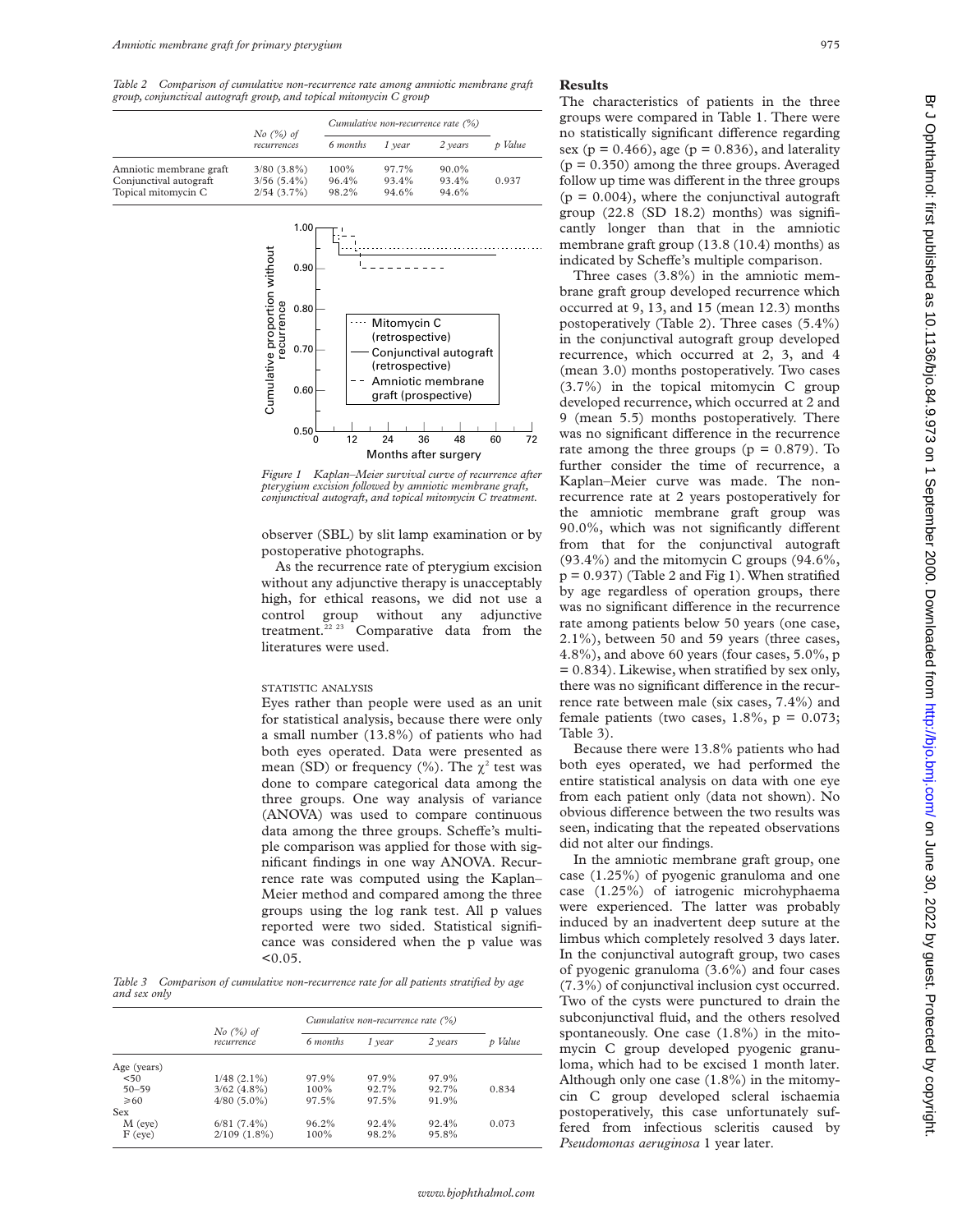#### **Discussion**

It is believed that surgical trauma and subsequent postoperative inflammation activates subconjunctival fibroblasts, and the proliferation of fibroblasts and vascular cells, and deposition of extracellular matrix (ECM) proteins in turn contribute to the pterygium<br>recurrence.<sup>17 24 25</sup> Alternatively, ptervgium Alternatively, pterygium fibroblasts were reported to exhibit some characteristics of transformed cells such as hyperproliferation<sup>26</sup> and overexpression of matrix metalloproteinases, $27$  which may partially explain the invasive nature of pterygium tissue.

As a natural basement membrane, amniotic membrane (AM) contains various matrix proteins<sup>28</sup> which facilitate the adhesion,<sup>29 30</sup> migration, $31$  differentiation, $32$  33 and prevention of apoptosis of epithelial cells.<sup>34 35</sup> The AM is also capable of binding growth factors which may help to promote wound healing.<sup>36-39</sup> However, these characteristics of AM may not fully explain why AM graft prevents pterygium recurrence. For example, it has been shown that a supernatant of homogenised AM promotes rather than inhibits proliferation of conjunctival fibroblasts.<sup>38</sup> In addition, factors contained in AM may also change after preservation. It has been reported that after preservation at −80°C for one month, activities of transforming growth factor  $\beta$  (TGF $\beta$ ) 1 and 2, basic fibroblast growth factor (bFGF), and hepatocyte growth factor (HGF) in AM decreases by 50%.<sup>38</sup> However, recent finding indicated that preserved AM suppresses the expression of TGFβ-I, TGFβ-II, TGFβ-III, TGF â receptor type II, and myofibroblast differentiation in corneal and limbal fibroblasts.<sup>14</sup> Likewise, preserved AM also suppresses the signalling pathway of TGF $\beta$ , CD-44,  $\beta$ -1 integrin, and FGFR1/flg of pterygium fibroblasts.40 Subsequently, AM matrix inhibits ECM production and scar formation by these fibroblasts. Therefore, promotion of conjunctival epithelial wound healing and suppressing activation and ECM production by pterygium fibroblast are thought to be the major mechanisms by which an AM graft inhibits pterygium recurrence. Other possible mechanisms include inhibition of inflammation by inhibiting chemokines expression by fibroblasts<sup>15</sup> and interleukin-1 expression by epithelial cells, $16$ inhibition of neovascularisation by inhibiting vascular endothelial cell growth,<sup>13</sup> presence of anti-angiogenic/anti-inflammatory proteins,<sup>12</sup> and protease inhibitors.<sup>41</sup> Among various protease inhibitors, tissue inhibitors of metalloproteinase (TIMPs) are remarkable in that TIMP activity in AM is preserved following cryopreservation.12 42 Possibly, inhibition of postoperative inflammation and inhibition of vascular cells activation and invasion by AM may also contribute to reduce pterygium recurrence.

A recurrence rate of 10.9% following AM graft for primary pterygium has been reported, <sup>9</sup> together with rates of 25% to 37.5% for recurrent pterygia.<sup>9 10</sup> In this study, the recurrence rate following AM graft for primary pterygium was 3.8%, which was about the same as the topical mitomycin C group (3.7%), and was slightly better than the conjunctival autograft group (5.4%). Compared with a previous report,<sup>9</sup> in this study more patients were enrolled (80 eyes *v* 46 eyes), and the average follow up period was also longer (13.8 months *v* 10.4 months). The minimal follow up period was 6 months, in contrast with only 2.5 months in the previous report. <sup>9</sup> Nevertheless, the recurrence rate was still lower (3.8% *v* 10.9%), and we suggest that this was due to removal of more conjunctiva, especially the conjunctiva adjacent to pterygium at the limbus, which might also be abnormal.<sup>43</sup> The coverage of a larger area by amniotic membrane in turn may promote the proliferation and differentiation of the remain- $\lim_{x \to 0}$  normal limbal epithelial cells,<sup>44</sup> which may have an inhibitory effect on fibrovascular ingrowth.45 However, some drawbacks exist in this study: (1) the retrospective nature of comparison with conjunctival autograft and topical mitomycin C group, (2) non-randomisation between the two control groups, and (3) lack of a grading system to describe the extent and severity of inflammation associated with pterygium.46 Nevertheless, compared with previously reported recurrence rates following topical mitomycin C treatment (0% to  $12.0\%$ <sup>47 48</sup> and conjunctival autograft (0% to  $39\%$ ),<sup>46 49 50</sup> the results reported in this study were still comparable. Furthermore, during the study period the author performed only AM graft on consecutive cases; therefore, there was no personal preference in patient selection. However, a randomised and prospectively based study is still needed for more precise comparison.

Compared with the bare sclera method, conjunctival autograft is a more technically demanding procedure, surgeon factors (experience, technique, etc) may have a profound influence on the recurrence rate. Moreover, conjunctival grafts including limbus generally yield better results than those that do not, because in addition to the contact inhibition effect on residual abnormal tissue by conjunctival graft, $51$  the former may also contain limbal stem cells which help to restore the limbal barrier, and this in turn inhibits pterygium recurrence and retards recurrence time.<sup>9 51 52</sup> In this study we used conjunctival grafts without limbus, although the recurrence rate was satisfactory, it was still less effective than the best result from grafts containing the limbus (0%, Kenyon *et al*, Tan *et al*).46 49

Although topical mitomycin C was more effective than conjunctival autograft in reducing recurrence in several comparative studies, $2^{150}$  53 54 some vision threatening side effects such as scleral ulceration, cataract formation, and glaucoma have been reported.<sup>55-58</sup> To avoid complications, many authors now advocate intraoperative application.48 59–61 In addition, mitomycin C should be very cautiously applied to those patients with conditions predisposing to poor wound healing such as dry eye, blepharitis, or herpetic keratitis. To date, there is no report of sight threatening complication following conjunctival autograft or amniotic membrane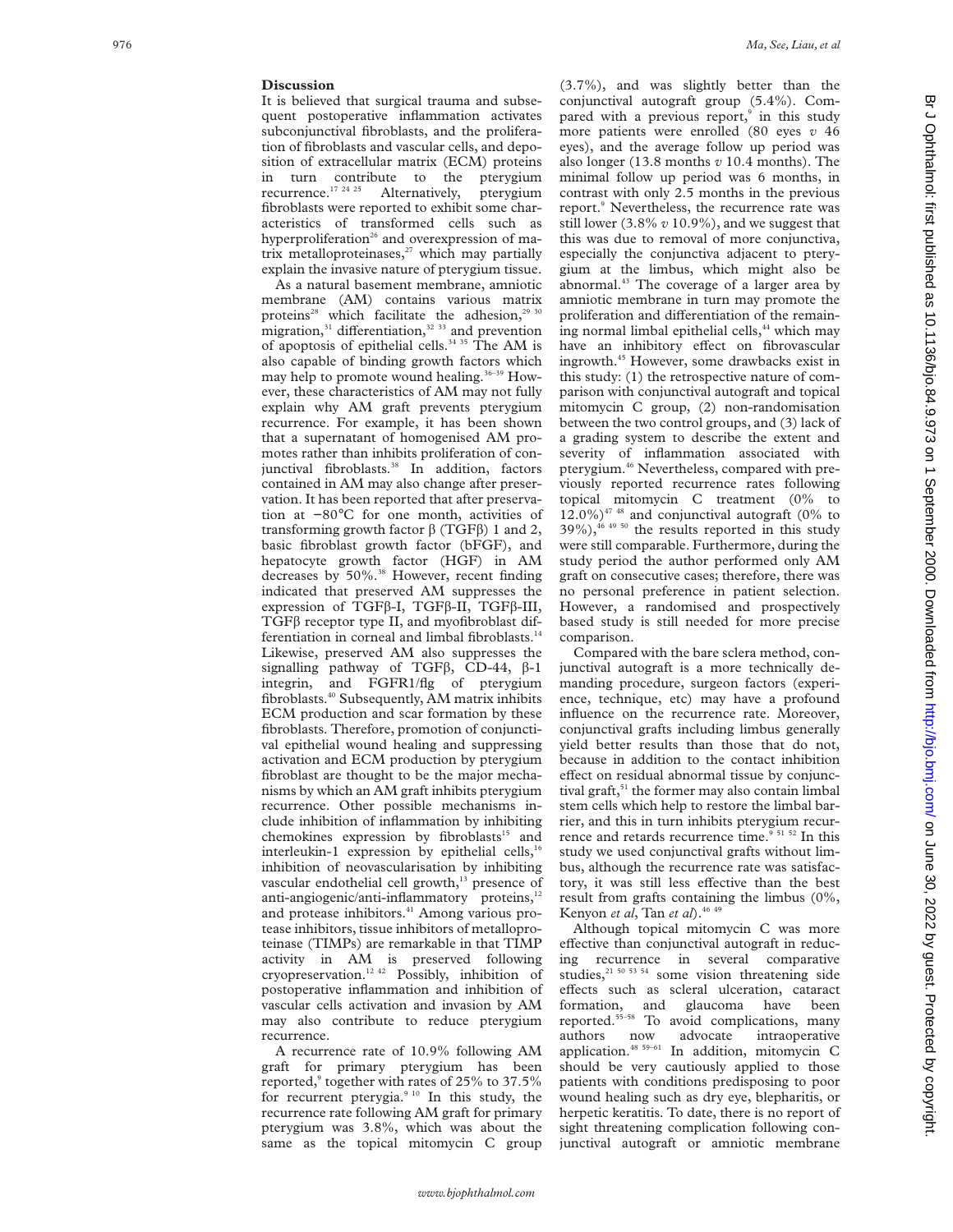graft. Minor complications such as conjunctival epithelial inclusion cysts occurred more frequently in the conjunctival autograft group in both this and previous studies,<sup>9</sup> which may be caused by embedded conjunctival epithelium underneath the graft or recipient bed. In addition, amniotic membrane contamination is a potential risk and cannot be overlooked.

In summary, we have compared the surgical result of primary pterygium removal followed by amniotic membrane graft, conjunctival autograft, and topical mitomycin C treatment. We have shown that amniotic membrane graft was as effective as the other two methods, and was safe with no major complications. This suggests that amniotic membrane graft may be a preferred procedure for primary pterygium, and is especially suited for pterygium with diffuse conjunctival involvement or glaucoma patients waiting for filtering operations.

Presented in part at the Second Annual Meeting of the Ocular Surface and Tear Workshop, Miami, Florida, 20 April 1996. The authors have no financial interest in the clinical uses of amniotic membrane.

The authors thank Dr Lawrence W Hirst, Department of Ophthalmology, University of Queensland, Australia for careful reading of the manuscript.

- 1 Dua HS, Azuara-Blanco A. Amniotic membrane transplan-tation. *Br J Ophthalmol* 1999;**83**:748–52.
- 2 Lee SH, Tseng SCG. Amniotic membrane transplantation for persistent epithelial defects with ulceration. *Am J Oph-thalmol* 1997;**123**:303–12.
- 3 Tseng SCG, Prabhasawat P, Lee SH. Amniotic membrane
- transplantation for conjunctival surface reconstruction. Am<br>  $\hat{J}$  Ophthalmol 1997;124:765-74.<br>
4 Azuara-Blanco A, Pillai CT, Dua HS. Amniotic membrane<br>
transplantation for ocular surface reconstruction. Br  $\hat{J}$
- *Ophthalmol* 1999;**83**:399–402. 5 Shimazaki J, Yang H, Tsubota K. Amniotic membrane transplantation for ocular surface reconstruction in patients with chemical and thermal burns. *Ophthalmology*
- 1997;**104**:2068–76. 6 Tsubota K, Satake Y, Ohyama M, *et al.* Surgical reconstruction of the ocular surface in advanced ocular cicatricial pemphigoid and Stevens-Johnson syndrome. *Am J Ophthalmol* 1996;**122**:38–52.
- 7 Choi YS, Kim JY, Wee WR, et al. Effect of the application of human amniotic membrane on rabbit corneal wound heal-ing after excimer laser photorefractive keratectomy. *Cornea* 1998;**17**:389–95. 8 Fujishima H, Shimazaki J, Shinozaki N, *et al.* Trabeculec-
- tomy with the use of amniotic membrane for uncontrolla-ble glaucoma. *Ophthalmic Surg Lasers* 1998;**29**:428–31.
- 9 Prabhasawat P, Barton K, Burkett G, *et al.* Comparison of conjunctival autografts, amniotic membrane grafts, and primary closure for pterygium excision. *Ophthalmology* 1997;**104**:974–85
- 10 Shimazaki J, Shinozaki N, Tsubota K. Transplantation of amniotic membrane and limbal autograft for patients with recurrent pterygium associated with symblepharon. *Br J Ophthalmol* 1998;**82**:235–40.
- 11 Kim JC, Tseng SCG. Transplantation of preserved human amniotic membrane for surface reconstruction in severely
- damaged rabbit corneas. *Cornea* 1995;**14**:473–84. 12 Hao YX, Ma DHK, Kim WS, *et al*. Identification of anti-neovascularization proteins in human amniotic mem-brane. *Cornea* 2000;**19**:348–52.
- 13 Kobayashi A, Inana G, Meller D, et al. Differential gene expression by human cultured umbilical vein endothelial cells on amniotic membrane. Presented at the 4th Ocular Surface and Tear Conference, Miami, FL, USA, 14 May 1999.
- 14 Tseng SCG, Li DG, Ma X. Suppression of transforming growth factor-beta isoforms, TGF-B receptor type II, and myofibroblast differentiation in cultured human corneal and limbal fibroblast by amniotic membrane matrix. *J Cell Physiol* 1999;**179**:325–35.
- 15 Bultmann S, You L, Spandau U, *et al.* Amniotic membrane down-regulates chemokine expression in human kerato-cytes. *Invest Ophthalmol Vis Sci* 1999;**40**:S578.
- 16 Solomon A, Monroy D, Ji Z, *et al.* Suppression of epithelial expression of IL-1â by the amniotic membrane. Presented at the 4th Ocular Surface and Tear Conference, Miami, FL, USA, 14 May 1999.
- 17 Cano-Parra J, Diaz-Llopis M, Maldonado MJ, *et al.* Prospective trial of intraoperative mitomycin C in the treatment of primary pterygium. *Br J Ophthalmol* 1995;**79**:439– 41.
- 18 Figueiredo RS, Cohen EJ, Gomes JAP, *et al.* Conjunctival autograft for pterygium surgery: how well dose it prevent recurrence? *Ophthalmic Surg Lasers* 1997;**28**:99–104.
- 19 Lewallen S. A randomized trial of conjunctival autografting for pterygium in the tropics. *Ophthalmology* 1989;**96**:1612– 14.
- 20 Lee JS, Tsai RJF, Ku WC. Comparison of autograft conjunctival transplantation and two kinds of postoperative chemical treatment for pterygium surgery. In: *Current aspects in ophthalmology*. Amsterdam: Elsevier, 1992:  $415 - 17$
- 21 Allan BDS, Short P, Crawford GJ, *et al*. Pterygium excision with conjunctival autografting: an effective and safe technique. *Br J Ophthalmol* 1993;77:698–701.
- 22 Manning CA, Kloess PM, Diaz MD, *et al.* Intraoperative mitomycin in primary pterygium excision. *Ophthalmology* 1997;**104**:844–8.
- 23 Sanchez-Thorin JC, Rocha G, Yelin JB. Meta-analysis on the recurrence rates after bare sclera resection with and without mitomycin C use and conjunctival autograft placement in surgery for primary pterygium. *Br J Ophthalmol* 1998;**82**:661–5.
- 24 Cameron ME. Histology of pterygium: an electron micro-scopic study. *Br J Ophthalmol* 1983;**67**:604–8.
- 25 Guler M, Sobaci G, Ilker S, *et al.* Limbal-conjunctival autograft transplantation in cases with recurrent pterygium. *Acta Ophthalmol* 1994;**72**:721–6.
- 26 Chen JK, Tsai, RJF, Lin SS. Fibroblasts isolated from human pterygia exhibit transformed cell characteristics. *In Vitro Cell Dev Biol* 1994;**30A**:243–8
- 27 Lee SB, Li DQ, Gunja-Smith Z, *et al*. Increased expression and activity of MMP-1 and MMP-3 by cultured pterygium head fibroblasts. *Invest Ophthalmol Vis Sci* 1999;**40**:S334.
- 28 Fukuda K, Chikama T, Nakamura M, et al. Differential distribution of subchains of the basement membrane components type IV collagen and laminin among the amniotic membrane, cornea, and conjunctiva. *Cornea* 1999;**18**:73–9.
- 29 Khodadoust AA, Silverstein AM, Kenyon KR, *et al.* Adhesion of regenerating corneal epithelium. The role of basement membrane. *Am J Ophthalmol* 1968;**65**:339–48.<br>30 Sonnenberg A, Calafat J, Janssen H, *et al.* Intergrin  $\beta$ 4 com-
- plex is located in hemidesmosomes, suggesting a major role in epidermal cell-basement membrane adhesion. *J Cell Biol* 1991;**113**:907–17.
- 31 Terranova VP, Lyall RM. Chemotaxis of human gingival epithelial cells to laminin. A mechanism for epithelial cell apical migration. *J Periodontol* 1986;**57**:311–17.
- 32 Meller D, Tseng SCG. Conjunctival epithelial cell differentiation on amniotic membrane. *Invest Ophthalmol Vis Sci* 1999;**40**:878–86.
- 33 Prabhasawat P, Tseng SCG. Impression cytology study of epithelial phenotype of ocular surface reconstructed by preserved human amniotic membrane. *Arch Ophthalmol* 1997;**115**:1360–7.
- 34 Boudreau N, Sympson CJ, Werb Z, *et al*. Suppression of ICE and apoptosis in mammary epithelial cells by extracel-
- lular matrix. *Science* 1995;**267**:891–3. 35 Boudreau N, Werb Z, Bissell MJ, *et al.* Suppression of apoptosis by basement membrane requires three-dimensional tissue organization and withdrwal from the cell cycle. *Proc Natl Acad Sci USA* 1996; **93**:3500–13.
- 36 Shinozaki N, Soda A, Shimazaki J, et al. Detection of basic<br>fibroblast growth factor (b-FGF) from ammiotic mem-<br>brane. *Invest Ophthalmol Vis Sci* 1995;36:S131.<br>Casey ML, MacDonald PC. Keratinocyte growth factor
- expression in the mesenchymal cells of human amnion. *J Clin Endocrinol Metab* 1997;**82**:3319–23.
- 38 Sato H, Shimazaki J, Shinozaki N, *et al*. Role of growth fac-tors for ocular surface reconstruction after amniotic membrane transplantation. *Invest Ophthalmol Vis Sci* 1998;**39**: S428.
- 39 Koizumi N, Inatomi T, Sotozono A, *et al.* Growth factor mRNA and preserved protein in human amniotic mem-brane. *Curr Eye Res* 2000;**20**:173–7.
- 40 Tseng SCG, Lee SB, Li DQ, *et al.* Suppression of TGF-â signaling in both normal conjunctival fibroblasts and pterygial body fibroblasts by amniotic membrane. *Invest Ophthalmol Vis Sci* 1999;**40**:S579
- 41 Na BK, Hwang JH, Kim JC, *et al.* Analysis of human amniotic membrane components as proteinase inhibitors for development of therapeutic agent to recalcitrant keratitis. *Trophoblast Res* 1999;**13**:453–66.
- 42 Kim JC, Kim JS, Han TW. Amniotic membrane transplantation in corneal ulcer. Presented at the Second Meeting of of Cornea and Refractive Surgery, the Asia Pacific Society of C<br>Chiba, Japan, 16 Feb 2000.
- 43 Barraquer JI. Etiology, pathogenesis, and treatment of the pterygium. In: *Transactions of the New Orleans Academy of Ophthalmology, symposium on medical and surgical diseases of the cornea.* St Louis: CV Mosby, 1980:167–78.
- 44 Tsai RJF. The morphological studies of organotypic cultures of ocular surface epithelium on amniotic mem-brane. *Invest Ophthalmol Vis Sci* 1999;**40**:S578.
- 45 Ma DHK, Tsai RJF, Chu WK, *et al.* Inhibition of vascular endothelial cell morphogenesis in cultures by limbal epithelial cells. *Invest Ophthalmol Vis Sci* 1999;**40**:1822–8.
- 46 Tan DTH, Chee S, Dear KBG, et al. Effect of ptervgium morphology on pterygium recurrence in a controlled trial comparing conjunctival autografting with bare sclera excision. *Arch Ophthalmol* 1997;**115**:1235–40.
- 47 Mahar PS, Nwokora GE. Role of mitomycin C in pterygium surgery. *Br J Ophthalmol* 1993;**77**:433–5.
- 48 Panda A, Das GK, Tuli SW, *et al.* Randomized trial of intraoperative mitomycin C in surgery for pterygium. *Am J Ophthalmol* 1998;**125**:59–63.